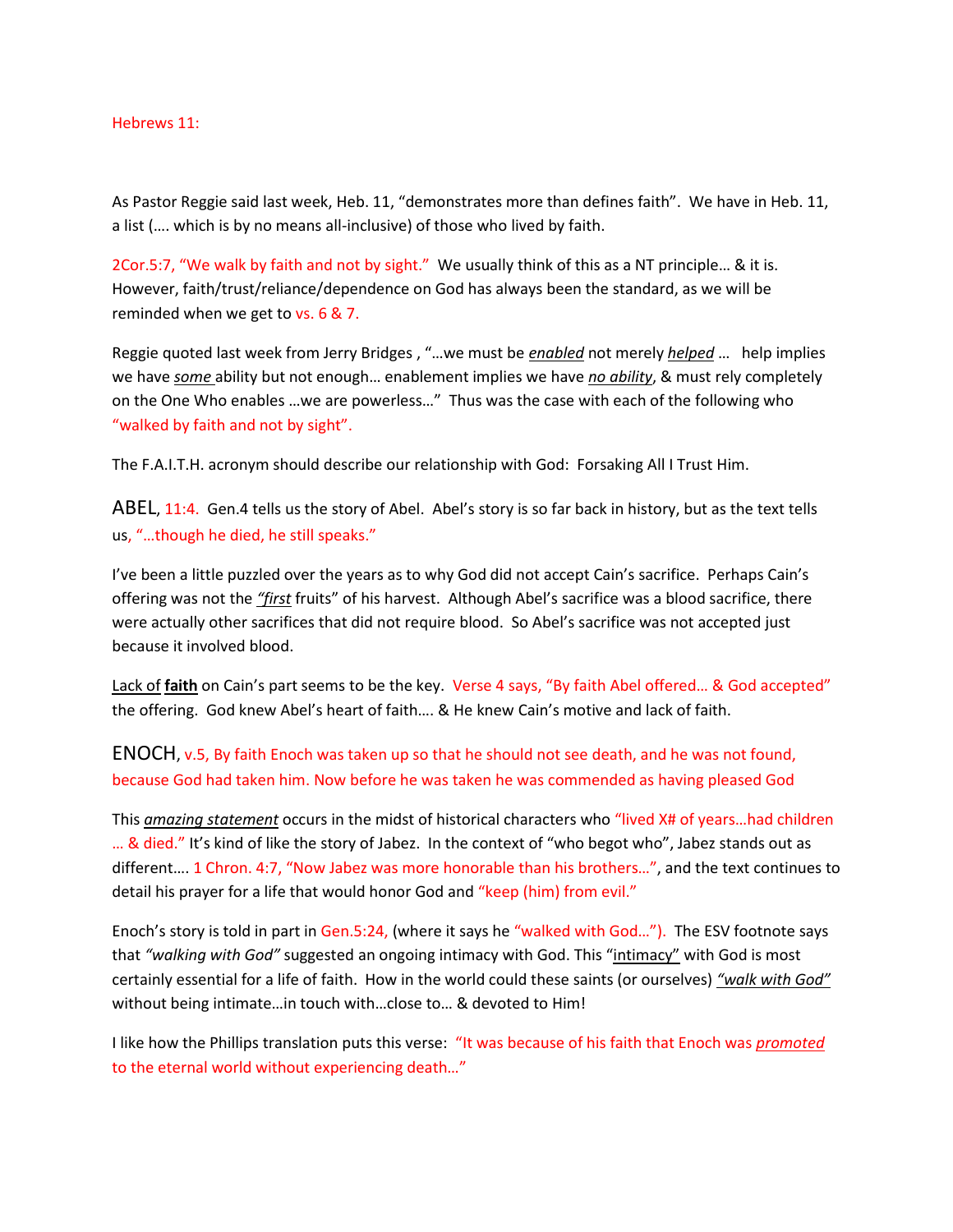The text tells us Enoch had "pleased God" in his life. The Septuagint (the first of a number of translations of the Hebrew OT into Greek) actually interprets the phrase "walked with God" as "pleased God". Several OT characters were said to have pleased God/walked with God: Enoch, Noah, Abraham, Isaac, & Joseph. Like us, they made their mistakes, but their overall lives "pleased God".

I challenge you to let this be your constant prayer and hope…. that your life "pleases God". The Psalmist said, 19:14, "Let the words of my mouth and the meditation of my heart be acceptable in your sight, O Lord my rock and my redeemer"…. May my life *"please" you*, Father.

NOAH, V. 7, "By faith Noah, being warned by God concerning events as yet unseen, in reverent fear constructed an ark for the saving of his household. By this he condemned the world and became an heir of the righteousness that comes by faith"

Gen.6:9-22, tells the story. And once again, Noah's faith response speaks of the definition of faith in v.1, "… conviction of things not seen…", when it is recorded in v.7," … being warned of God concerning events as yet unseen…"

His faithful actions "condemned the world", that is, Noah's faithful & righteous conduct showed by contrast how sinful the world was.

VERSE 6, "And without faith it is impossible to please him, for whoever would draw near to God must believe that he exists and that he rewards those who seek him."

*Picking back up this thought* of Enoch & others "pleasing God", the writer of Hebrews says "faith" is essential. The NLT puts it this way, "You can never please God without faith, without depending on him..." It would be ridiculous to try to "draw near" to God... to learn from Him-to know Him... without depending on Him. It kind of reminds me of the guy who came to the door & asked in a subdued voice, "You wouldn't want to buy one of these magazines… would you?"

Instead, if we "want to draw near to God", we must believe 2 things: "we must believe that he exists" …. And that he rewards those who seek him". In other words, "faith" involves believing in the *existence* of God… & in his *trustworthiness* to keep His promises.

Earlier in chapter 4, the writer challenges us to "strive" to live a life pleasing to God…to "hold fast the profession of our faith", and then in v.16, "with confidence draw near to the throne of grace, that we may receive mercy and grace to help in time of need."

ABRAHAM, v.8-10 "By faith Abraham obeyed when he was called to go out to a place that he was to receive as an inheritance. And he went out, not knowing where he was going.

By faith he went to live in the land of promise, as in a foreign land, living in tents with Isaac and Jacob, heirs with him of the same promise.

For he was looking forward to the city that has foundations, whose designer and builder is God."